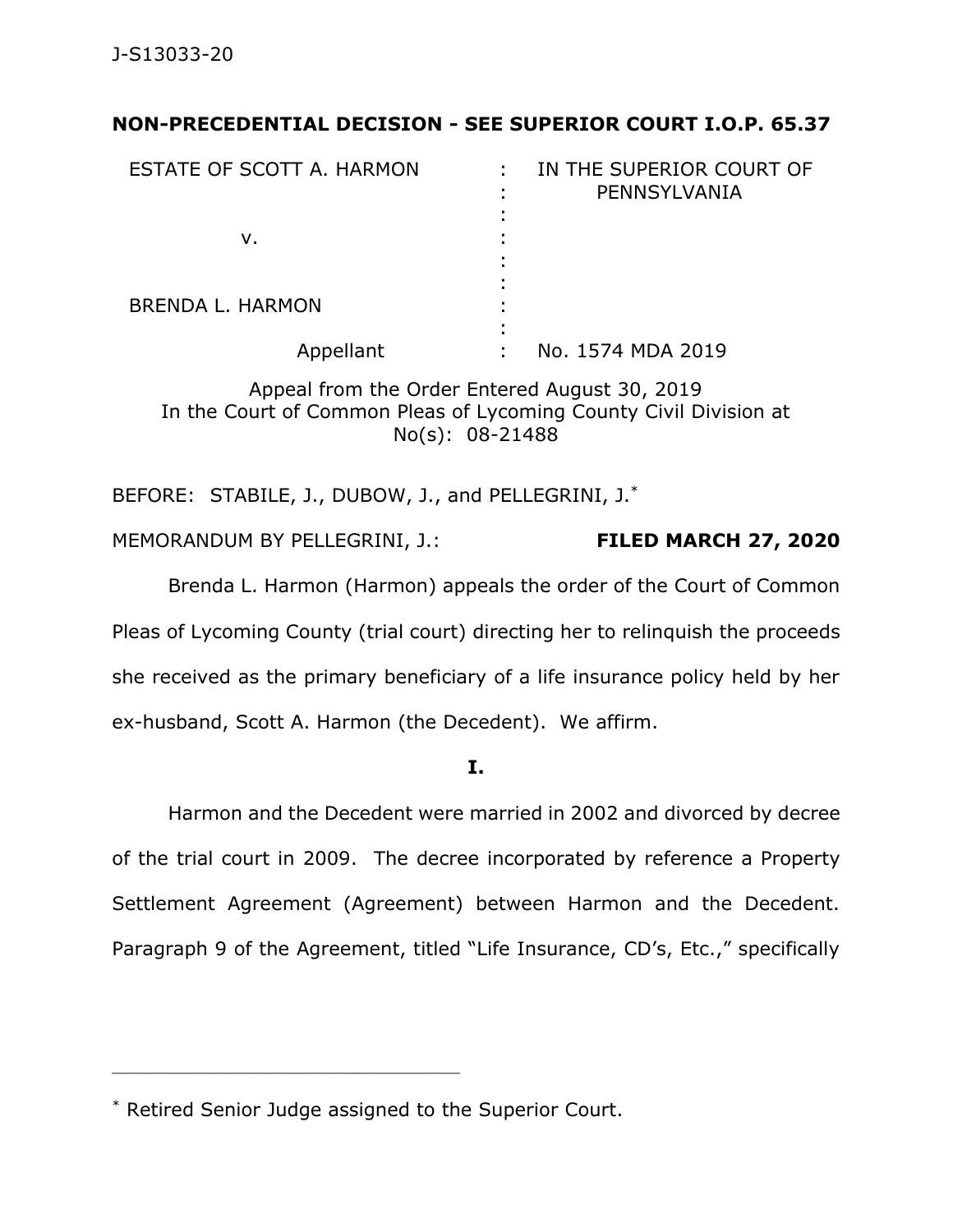refers to the waiver and relinquishment of "any and all interest in" a life insurance policy held by the other spouse:

Each party hereby waives and relinquishes any and all interest in the others vacation pay, stocks, bonds, bank accounts, annuities, mutual funds, credit union accounts, life insurance, employee benefits and any pension plan, profit sharing plan, and/or retirement funds or accounts.

Property Settlement Agreement, 4/22/2009, at Paragraph 9.

Further, Paragraph 18 of the Agreement required both parties to "execute, acknowledge and deliver any and all instruments which may be necessary or advisable to carry into effect this mutual waiver and relinquishment of all such interest, rights and claims." *Id*. at Paragraph 18. Failure to abide by the terms of the Agreement subjects the breaching party to liability for the cost of resulting attorneys' fees. *Id*. at Paragraph 11.

Prior to his death, the Decedent had maintained a life insurance policy through his employer that was issued through the Hartford Life and Accident Insurance Company (the Hartford) and administered by the Central PA Teamsters Health & Welfare Fund. Harmon had, prior to the divorce decree, been named the primary beneficiary of the policy, and the Decedent's mother, Linda Eshenauer (Eshenauer), was named the alternative beneficiary.

In 2018, the Decedent passed away in an accident. After the Decedent's death, the Hartford advised Harmon that under the Employee Retirement

- 2 -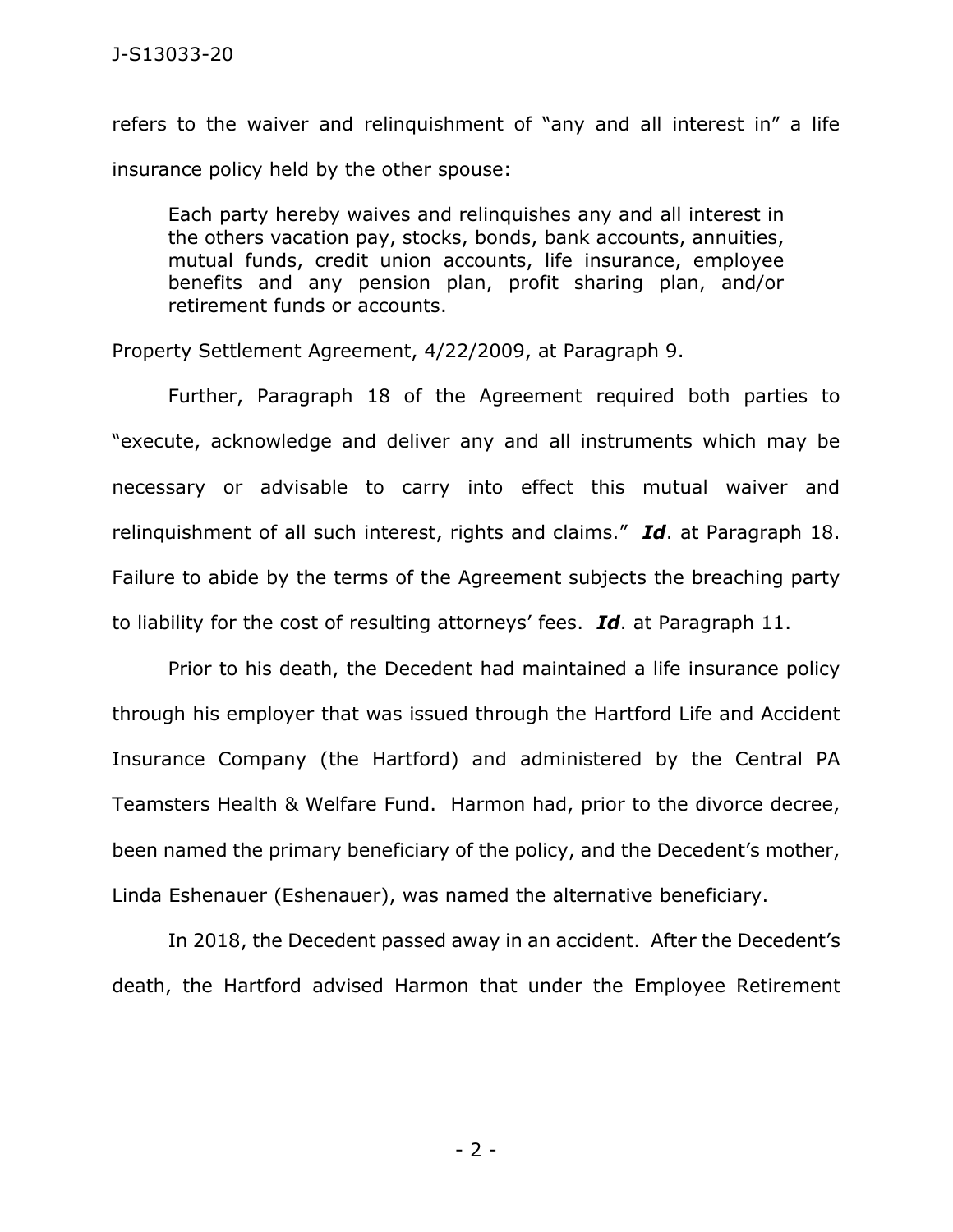Income Security Act (ERISA), $1$  she remained the Decedent's primary beneficiary even after her divorce, entitling her to \$70,000 in proceeds. Half of that amount came from a death benefit of the policy and the other half came from the accidental death benefit. The entire sum is being held in the trust account of Harmon's attorney.

The Estate initially filed a "Motion for Contempt" against Harmon on October 17, 2018, seeking to enforce the waiver provisions of the Agreement. On December 6, 2018, the Estate filed a "Complaint Supplementing the Action in Contempt" which framed the issue as a breach of contract claim. *See* Complaint, 12/6/2018, at Paragraph 5. The Estate filed its complaint in the civil division of the Court of Common Pleas of Lycoming County under the docket number pertaining to the prior divorce case between the Decedent and Harmon in that county. Essentially, the Estate sought to compel Harmon to comply with the terms of the Agreement by paying it the proceeds from the Decedent's life insurance policy. *Id*. at Paragraphs 12-15.

Harmon filed an answer and new matter arguing that under ERISA, she was entitled to the insurance policy proceeds. The Estate filed an answer to the new matter as well as a motion for summary judgment. Both Harmon and the Estate then filed supplemental responses to the pleadings. In addition to the applicability of ERISA, Harmon asserted that the civil division of the Court

<sup>1</sup> 29 U.S.C. §§ 1001-1461*.*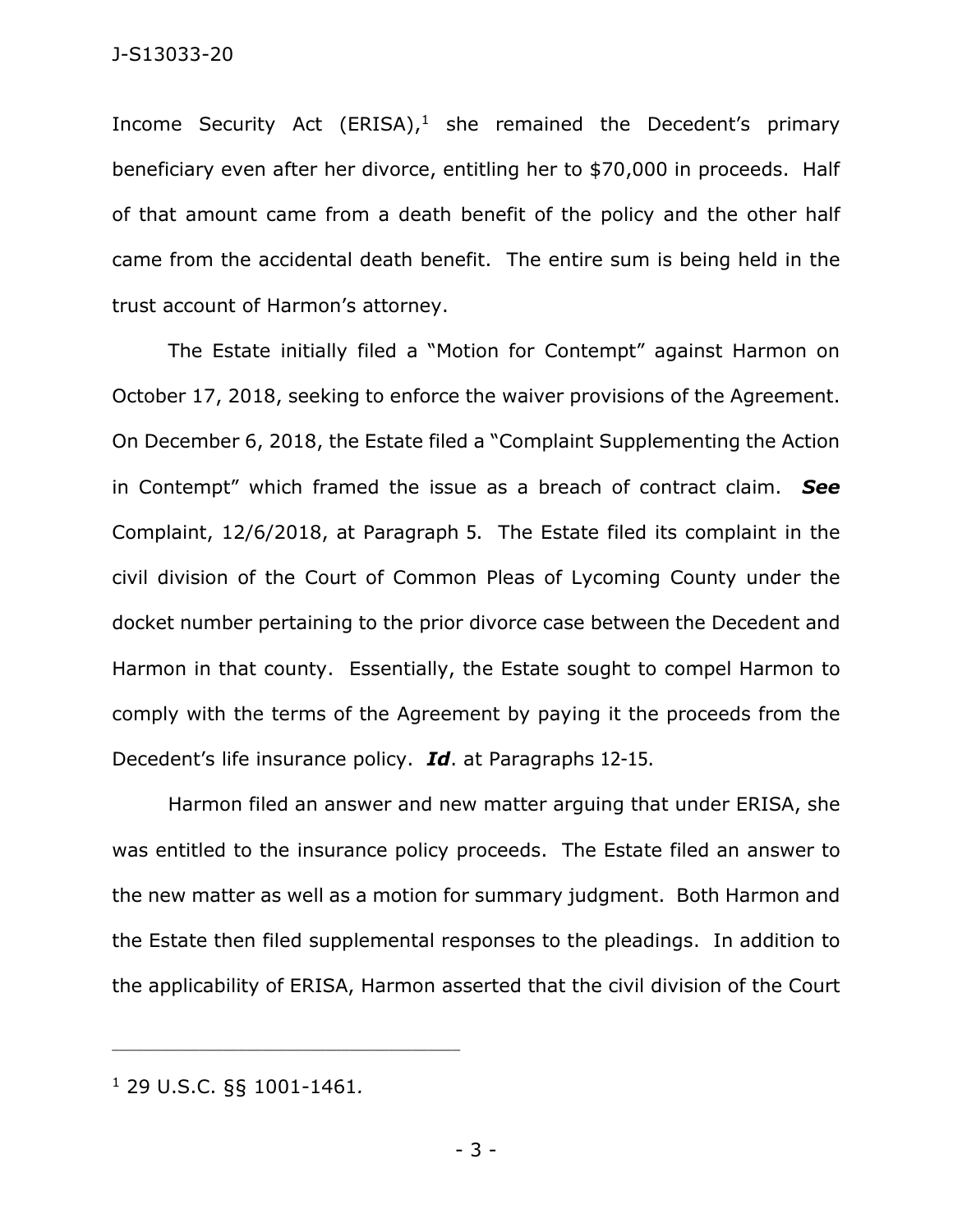of Common Pleas of Lycoming County had no authority to hear the suit because it fell within the exclusive jurisdiction of the orphans' court division.

In the order now on review, the trial court found that it could hear the case because under 20 Pa.C.S.  $\S$  711(1), the jurisdiction of the court of common pleas has to be exercised through the orphans' court division only when the case involves the "administration and distribution of the real and personal property of decedent's estate and the control of the decedent's burial[.]" *See* Trial Court Order and Opinion, 8/30/2109, at 1-2. The trial court reasoned that it was not mandatory for the orphans' court to adjudicate the matter because the property in dispute – the insurance policy proceeds – had to be dispersed according to the terms of a divorce decree and an incorporated Agreement. *Id*.

The trial court concluded that as a matter of law, Harmon had no right to the proceeds of the Decedent's life insurance policy because she had contractually relinquished her primary beneficiary status. *See id*. at 1-2 n.6. Further, the trial court ruled that the terms of the subject policy required the trial court to direct the Estate to distribute the proceeds to Eshenauer, the alternative beneficiary. *Id*. at 2. Having so ordered, the trial court denied

- 4 -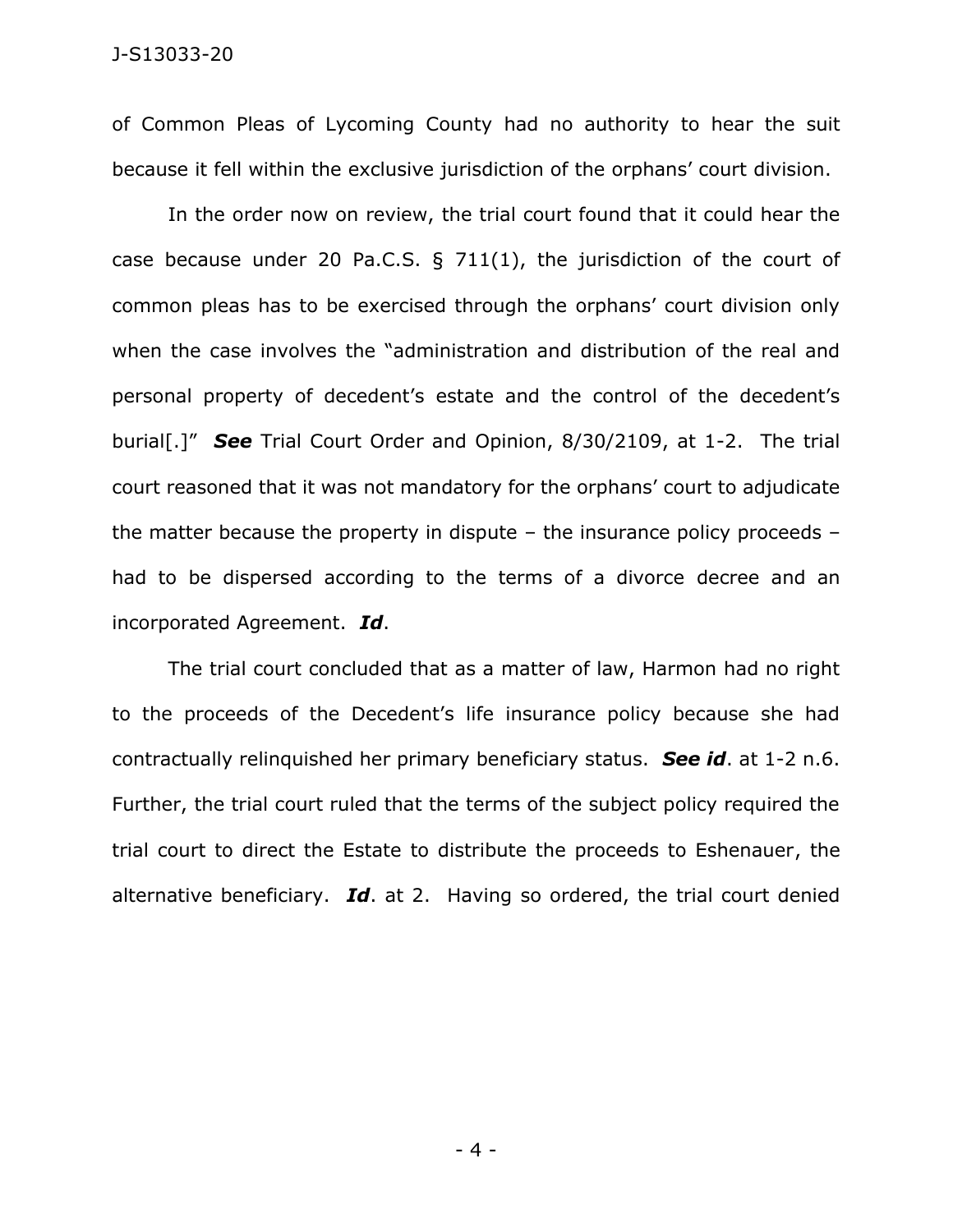the Estate's motion for summary judgment and dismissed the Estate's

complaint. *Id*. 2

Harmon timely appealed the order directing her to remit the insurance

proceeds to Eshenauer, and both Harmon and the trial court complied with

Pa.R.A.P. 1925. *See* Trial Court's 1925(a) Opinion, 11/25/2019, at 2-9.

Harmon now presents three issues for our consideration in her appellate

brief:

1. Whether the Trial Court erred as a matter of law in finding that the civil division of Lycoming County Court of Common Pleas, as opposed to the Orphans' Court, possessed original jurisdiction of this matter pursuant to 23 Pa.C.S.  $\S$  3104(a)(4).

2. Whether the Trial Court erred as a matter of law in holding that the language in the Property Settlement Agreement executed by Decedent and [Harmon] was specific and unambiguous and therefore revoked the beneficiary designation in Decedent's life insurance policy.

3. Whether the Trial Court erred as a matter of law in dismissing the action at bar, and in doing so, finding that the general rule in 20 Pa.C.S. § 6111.2 controlled the distribution of the life insurance policy benefits, as opposed to [ERISA].

Appellant's Brief, at 6-7 (reordered and renumbered).<sup>3</sup>

<sup>&</sup>lt;sup>2</sup> It appears that the trial court dismissed the Estate's action because it had ordered Harmon to remit the insurance proceeds directly to Eshenauer rather than to the Estate. This was a denial of the Estate's request to receive those funds despite the finding of merit in the Estate's substantive claim.

 $3$  The Estate also asked this Court to grant it attorneys' fees to recover against Harmon the costs of litigating its suit. *See* Appellee's Brief, at 10-11. The Estate had sought these fees in its complaint, but the trial court, in effect, denied them by dismissing the action. The Estate was aggrieved by that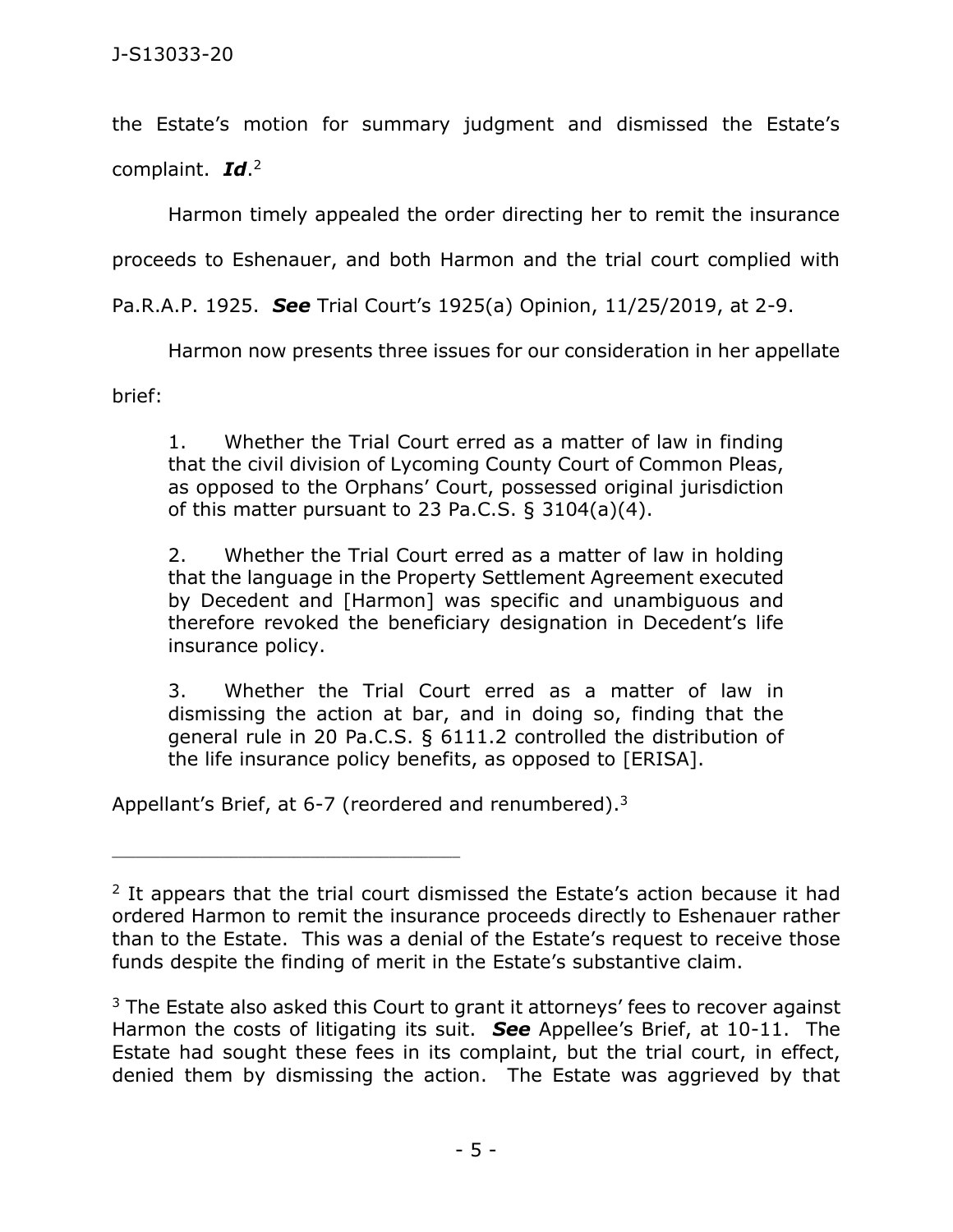The threshold issue here is whether the trial court properly exercised jurisdiction when resolving the dispute over the Decedent's life insurance proceeds. Both parties agree that the orphans' court division has mandatory jurisdiction over matters that solely involve the distribution of a decedent's property. *See generally Estate of Gentry v. Diamond Rock Hill Realty, LLC*, 111 A.3d 194, 198-200 (Pa. Super. 2015). However, the parties differ as to whether their dispute over the enforceability of the Agreement presents such a case. 4

A matter must be heard in the orphans' court if it concerns, among other things, the "administration and distribution of the real and personal property of decedents' estates[.]" 20 Pa.C.S. § 711; *see also In re Estate of Sauers*,

adverse ruling, but did not file a cross-appeal resulting in the waiver of the issue. *See Loughran v. Valley View Developers, Inc.*, 145 A.3d 815, 819 n.3 (Pa. Cmwlth. 2016) ("[A] party must file a cross-appeal when it is aggrieved and . . . the determination of whether a party is aggrieved by the action below is a substantive question determined by the effect of the action on the party[.]"); *Green v. SEPTA*, 551 A.2d 578, 579 (Pa. Super. 1988) (a party is "aggrieved" if the order on review adversely affects the party); *see also* Pa.R.A.P. 511, Official Note (explaining that an appellee need not "file a cross appeal because the court below ruled against it on an issue," but must do so if the order being appealed did not grant the appellee "the relief it sought."); Pa.R.A.P. 501 (providing that any party may appeal if aggrieved by an appealable order).

<sup>&</sup>lt;sup>4</sup> A ruling on the subject matter jurisdiction of a court is a pure question of law that is subject to *de novo* review. *See Estate of Gentry v. Diamond Rock Hill Realty, LLC*, 111 A.3d 194, 198 (Pa. Super. 2015).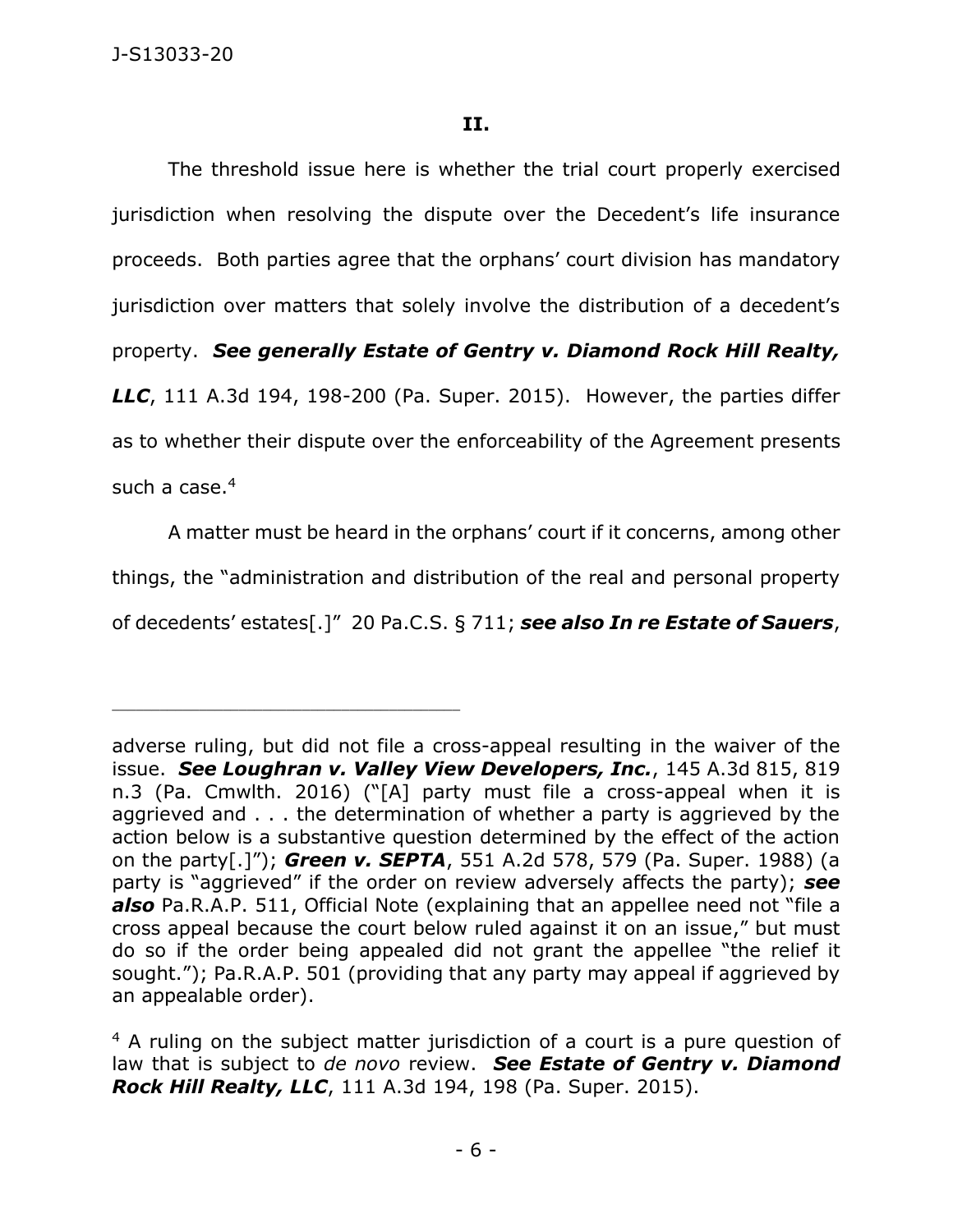32 A.3d 1241, 1249 (Pa. 2011) ("[A]dministrators of estates are charged with taking possession of, maintaining, and administering [life insurance proceeds], *see* 20 Pa.C.S. § 3311(a), and the Orphans' Courts are vested with the authority to ensure the [ir] proper distribution  $[0,1]$ "). A key exception is when a case involves "substantial questions concerning matters enumerated in section 711 and also matters *not* enumerated in that section." 20 Pa.C.S. § 712(3) (emphasis added). In that event, it is not mandatory for the court of common pleas to exercise jurisdiction through its orphans' court division. *See id*.

We agree with the Estate that the issues involved in this case fall outside the exclusive purview of the orphans' court. Essentially, the Estate's action turned on the enforceability of a waiver of rights in a divorce decree. Such contractual disputes are not statutorily enumerated issues that must be adjudicated by an orphans' court. *See generally* 20 Pa.C.S. § 711. It is rather the type of case where the orphans' court has only non-mandatory jurisdiction because it concerns not just administration of an estate, but also the enforcement of contractual terms incorporated into a divorce decree. *See*  id. at Paragraph 712(3).

Thus, the trial court acted within its discretion in declining to transfer the case to the orphans' court division. *See id*.; *see also Mark Hershey Farms, Inc. v. Robinson*, 171 A.3d 810, 815–16 (Pa. Super. 2017) ("We agree with the trial court that because Appellee filed the Complaint that was

- 7 -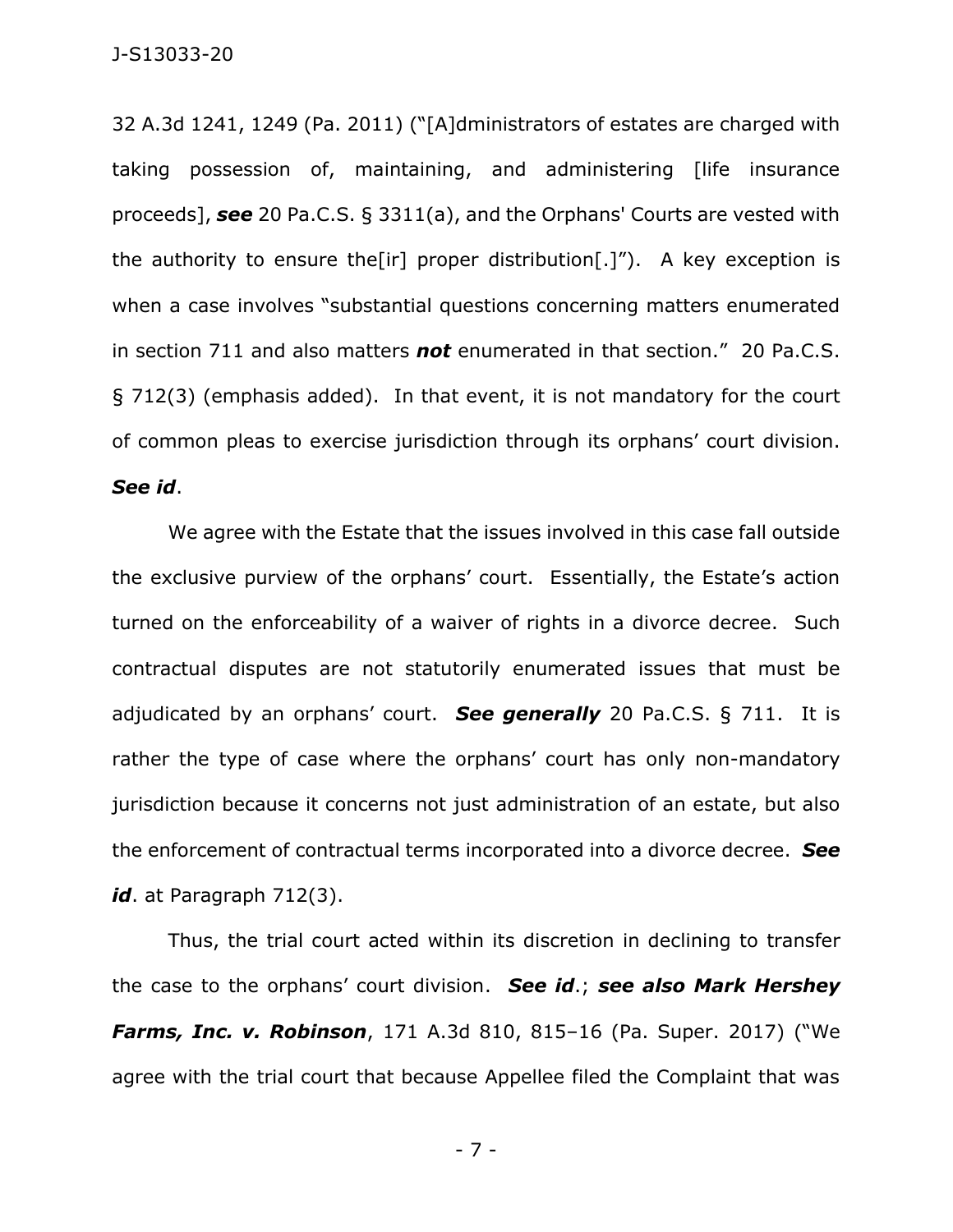based upon a breach of contract and did not directly raise any issues regarding the administration of an estate, the trial court properly exercised subject matter jurisdiction over this matter.").<sup>5</sup>

#### **III.**

# **A.**

Turning to the merits, Harmon argues that her waiver of an interest in the Decedent's life insurance policy was too vague to constitute a specific, unambiguous relinquishment of her right to the proceeds of the Hartford policy.<sup>6</sup> As noted above, the Agreement provided in pertinent part that Harmon and the Decedent would waive and relinquish "any and all interest in the other[']s . . . life insurance[.]" Property Settlement Agreement, 4/22/2009, at Paragraph 9. The Agreement also required Harmon and the Decedent to "execute, acknowledge and deliver any and all instruments which

<sup>5</sup> Additionally, under 23 Pa.C.S. § 3105(a), a court of common pleas, acting under the Divorce Code, may enforce an order of equitable distribution as provided for "with the terms of an agreement as entered into between the parties[.]" Such action may be taken "at any time" a party to such an agreement has failed to comply. *Id*. at § 3502(e).

<sup>6</sup> "On appeal from an order interpreting a marital settlement agreement, we must determine whether the trial court committed an error of law or an abuse of discretion. We do not usurp the trial court's fact-finding function." *Tuthill v. Tuthill*, 763 A.2d 417, 419 (Pa. Super. 2000). The standard of review is *de novo*. *See Mazurek v. Russel*, 96 A.3d 372, 378 (Pa. Super. 2014). "[T]he law of contracts governs marital settlement agreements." *Kripp v. Kripp*, 849 A.2d 1159, 1163 (Pa. 2004).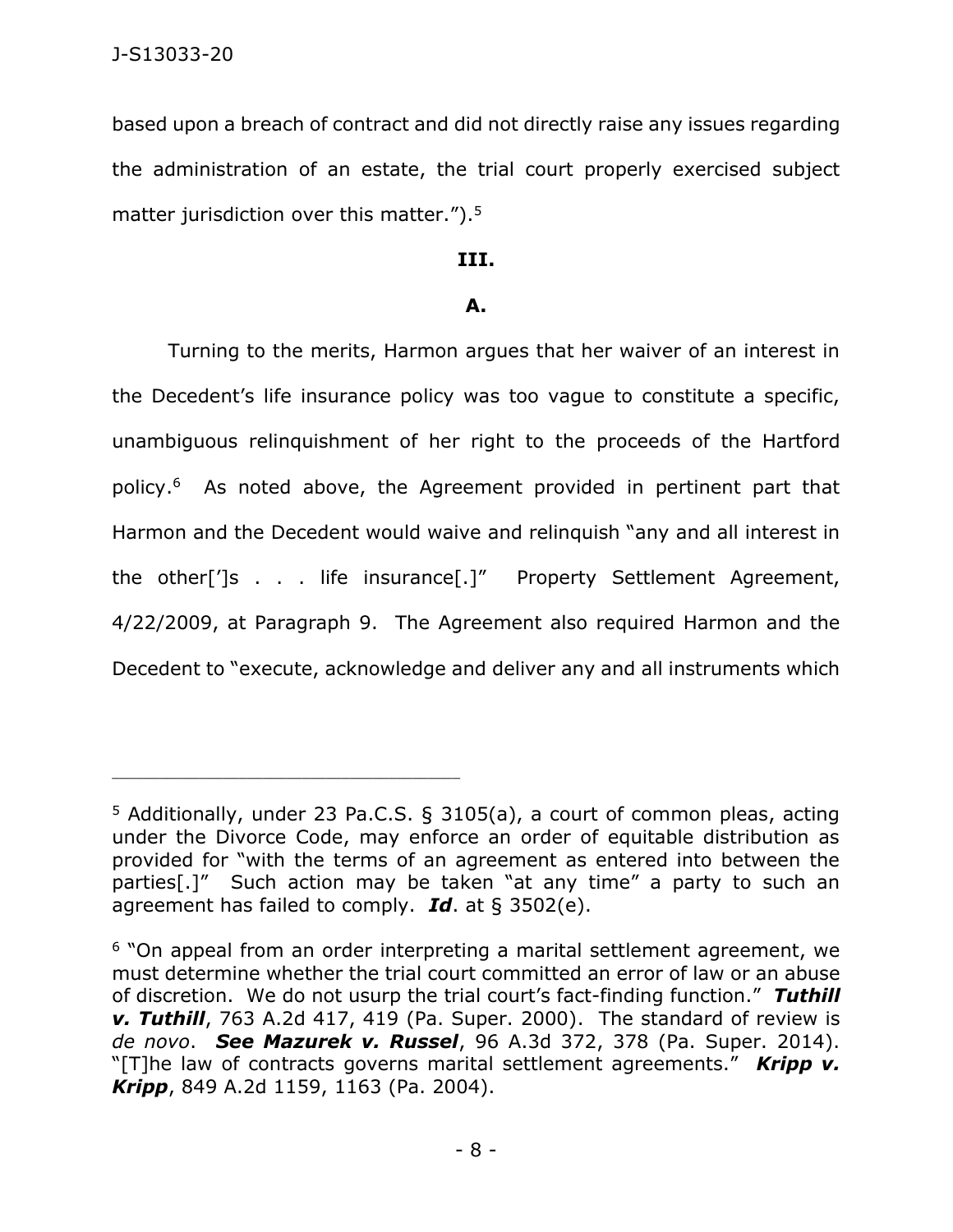may be necessary or advisable to carry into effect this mutual waiver and relinquishment of all such interest." *Id*., at Paragraph 18.

The law of contract interpretation is well-settled. "The goal . . . is to ascertain the intent of parties at the time they entered the disputed agreement and to give effect to the agreement's terms." *Helpin v. Trustees of Univ. of Pennsylvania*, 969 A.2d 601, 610 (Pa. Super. 2009). "While courts are responsible for deciding whether, as a matter of law, written contract terms are either clear or ambiguous; it is for the fact finder to resolve ambiguities and find the parties' intent." *Metzger v. Clifford Realty Corp.*, 476 A.2d 1, 5 (Pa. Super. 1984). Once a court finds contractual language to be clear, those terms must be given effect in strict accordance with the parties' stated intent:

A contract is ambiguous if it is reasonably susceptible of different constructions and capable of being understood in more than one sense. The "reasonably" qualifier is important: there is no ambiguity if one of the two proffered meanings is unreasonable. *See Murphy v. Duquesne Univ. of the Holy Ghost*, 777 A.2d 418, 430 (Pa. 2001) ("[C]ontractual terms are ambiguous if they are subject to more than one reasonable interpretation when applied to a particular set of facts."). Furthermore, reviewing courts will not distort the meaning of the language or resort to a strained contrivance in order to find an ambiguity. Finally, while ambiguous writings are interpreted by the finder of fact, unambiguous ones are construed by the court as a matter of law.

# *Trizechahn Gateway LLC v. Titus*, 976 A.2d 474, 483 (Pa. 2009) (some

citations omitted).

In this case, the terms of the Agreement are susceptible to only one reasonable interpretation. Both Harmon and the Decedent agreed to waive a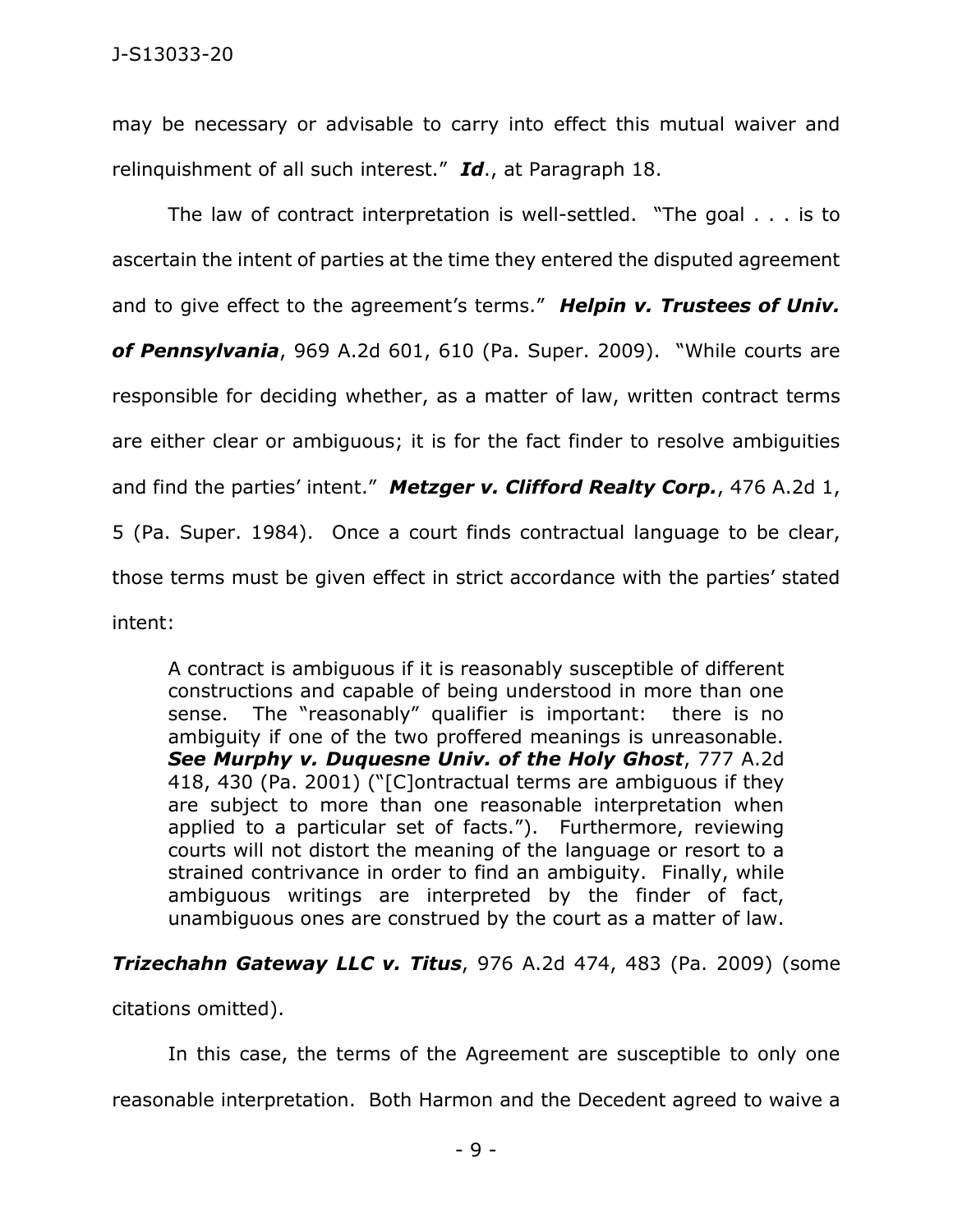right to "any" proceeds of each other's life insurance policies. The parties further agreed to do whatever necessary to carry that waiver out. The Decedent had a life insurance policy at the time the divorce decree was entered, so Harmon contractually bound herself not only to relinquish her beneficiary status, but also to perfect the relinquishment if necessary.

Harmon nevertheless asserts that the waiver provision in the Agreement is worded too vaguely to relate to any particular life insurance policy. She relies mainly on *Equitable Life Assurance Soc. v. Stitzel*, 445 A.2d 523, 524 (Pa. Super. 1982), where a surviving ex-spouse remained the primary beneficiary of a life insurance policy even after divorcing the decedent and entering a waiver agreement as to intestate rights in the decedent's estate. This Court held that the waiver did not deprive the surviving spouse of his status as the primary beneficiary because the property settlement agreement did not at all refer to a life insurance policy or the waiver of that designation. **See Stitzel**, 445 A.2d at 524 (holding that a party must "explicitly waive his interest in the life insurance proceeds in the property settlement agreement.").

However, the Agreement in this case emphasizes "life insurance" in the title of the paragraph addressing mutual relinquishments of rights, and the language in the body of that paragraph refers to a waiver of "any and all interest" of such assets belonging to the other spouse. It was not necessary, as Harmon argues, for the Agreement to precisely identify the Hartford life

- 10 -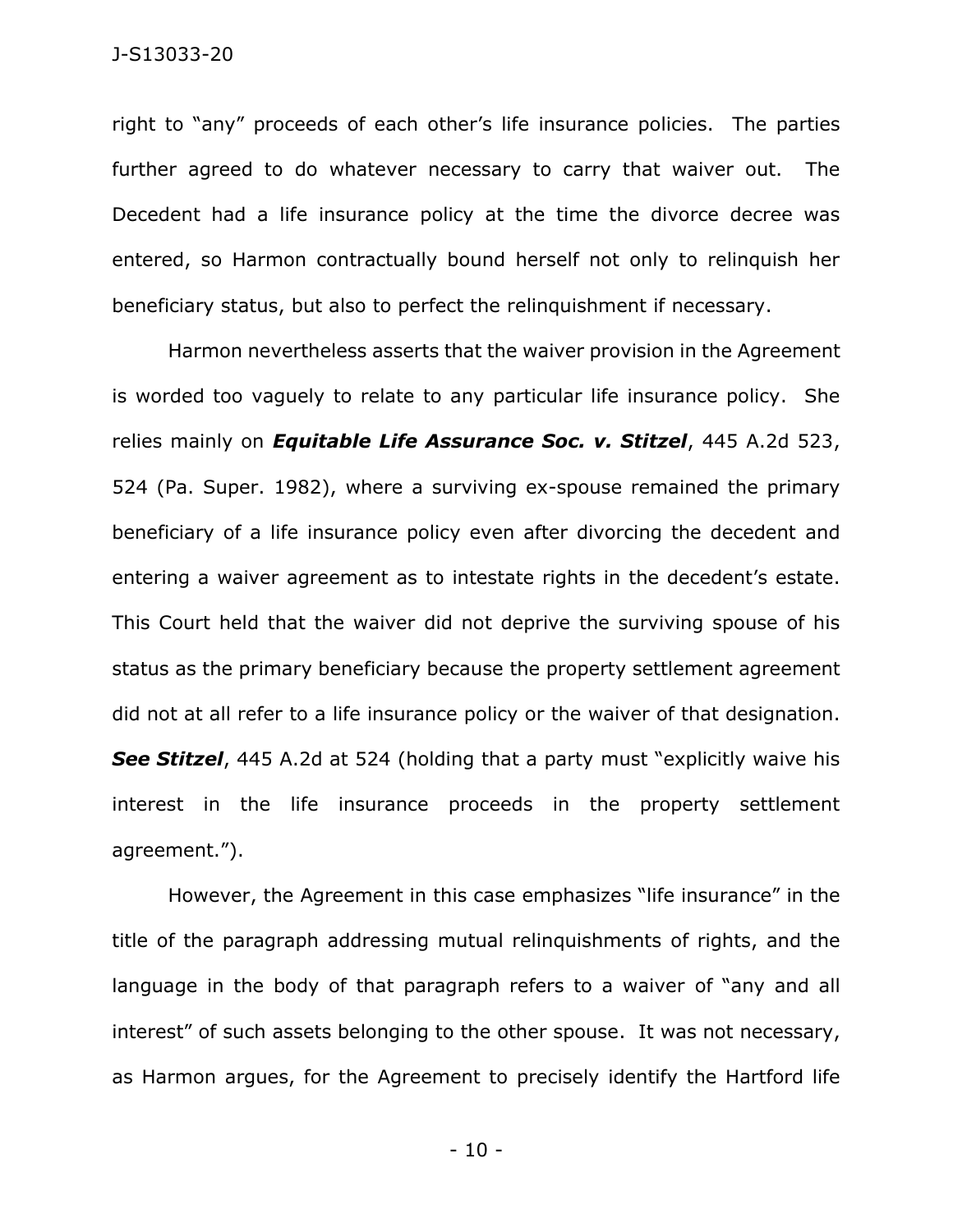insurance policy by name in order for the waiver to have effect as to that particular asset. *See Snaith v. Snaith,* 422 A.2d 1379, 1382 (Pa. Super. 1980) ("[N]ot every term of a contract must always be stated in complete detail[.]"). *Greene v. Oliver Realty, Inc.,* 526 A.2d 1192, 1194 (Pa. Super. 1987) (a contract's terms are enforceable "if the parties intended to make a contract and there is a reasonably certain basis upon which a court can provide an appropriate remedy.").

The Agreement's phrase, "any and all interest in the other['s]. . . life insurance," encompassed whatever such policy the Decedent had in his name. The lack of express terms excepting the Hartford life insurance policy from Harmon's waiver meant that she relinquished that right. Accordingly, the trial court did not err in construing the terms of the Agreement in favor of the alternative beneficiary, Eshenauer.<sup>7</sup>

# **B.**

Harmon's next claim is that the trial court erred in misapplying ERISA and finding that the Agreement terminated her interest in the Decedent's life

<sup>&</sup>lt;sup>7</sup> Neither party took sufficient action to remove Harmon as the primary beneficiary of the Decedent's policy. Harmon argues that this is evidence of the Decedent's intent to keep Harmon as the primary beneficiary, while the Estate argues that this is evidence that Harmon breached the waiver provisions of the Agreement. Since the Agreement is clear and unambiguous, "the intent of the parties is to be ascertained from the document itself." *Kripp v. Kripp*, 849 A.2d 1159, 1163 (Pa. 2004).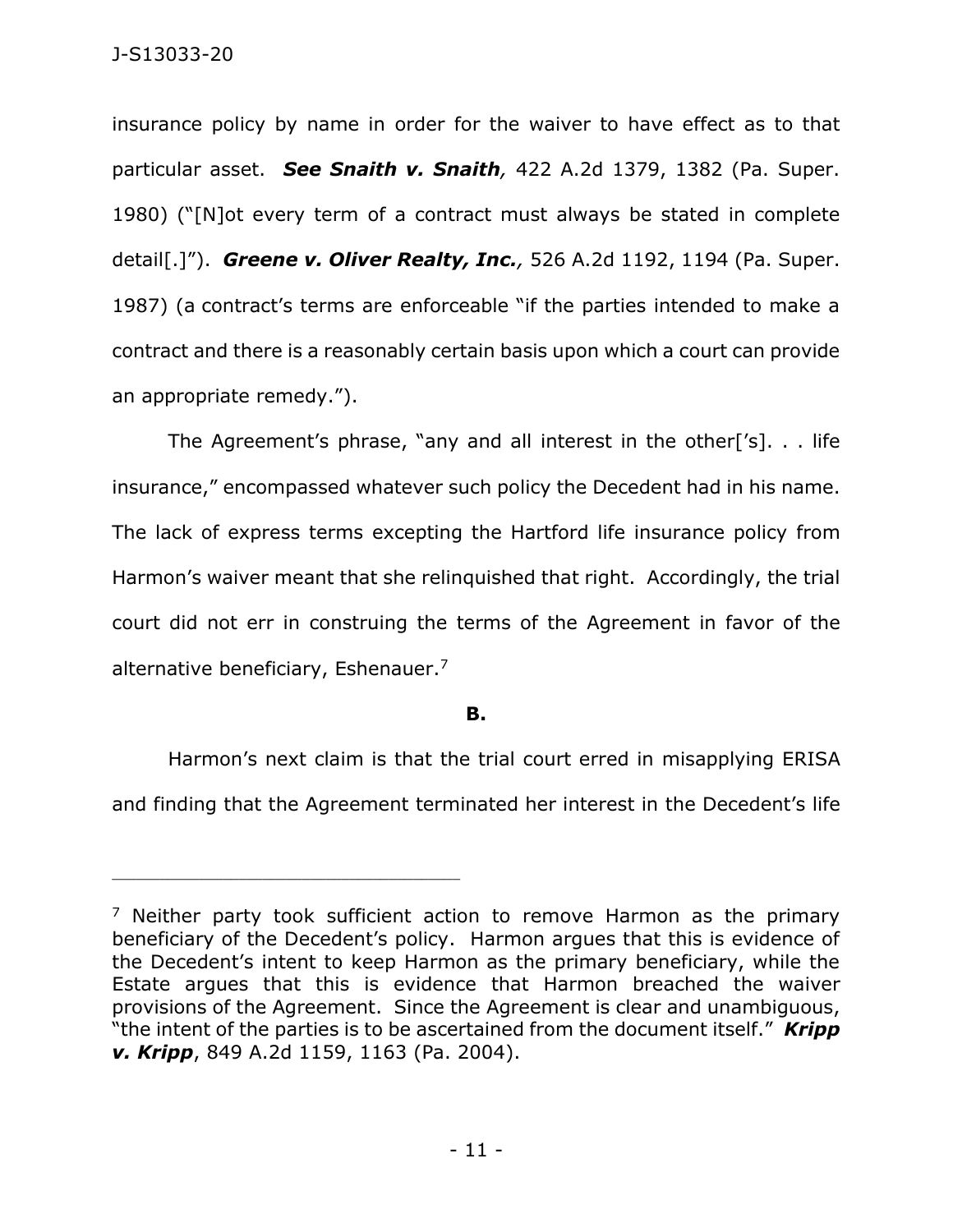insurance proceeds. Under Harmon's interpretation of ERISA, a designation as the primary beneficiary of a life insurance policy controls the ultimate distribution of the policy's proceeds, no matter what contractual claim another party may have to them. *See* Appellant's Brief, at 21 (citing 29 U.S.C. §  $1104(a)$  (ERISA)).<sup>8</sup> Harmon contends that ERISA bars a court from ever directing the distribution of such proceeds to a person or entity other than the designated primary beneficiary.

The flaw in Harmon's reasoning is that it elevates a narrow statutory protection to an absolute and non-waivable right. It is true ERISA mandates that if a person is named as the primary beneficiary of their deceased exspouse's life insurance policy, entry of a divorce decree does not alone terminate that interest. *See* 29 U.S.C. § 1104(a)(1)(d) (requiring administrator of benefits to make payments to a beneficiary "in accordance with the documents and instruments governing the plan[.]"); *see also id*. at § 1002(2)(B)(8) (defining "beneficiary" as the person designated as such by the participant in an employment plan or under the terms that plan).

<sup>&</sup>lt;sup>8</sup> The trial court's ruling as to the interplay of ERISA and the Agreement involves a pure question of law that is reviewed under a *de novo* standard. *See Mazurek*, 96 A.3d at 378.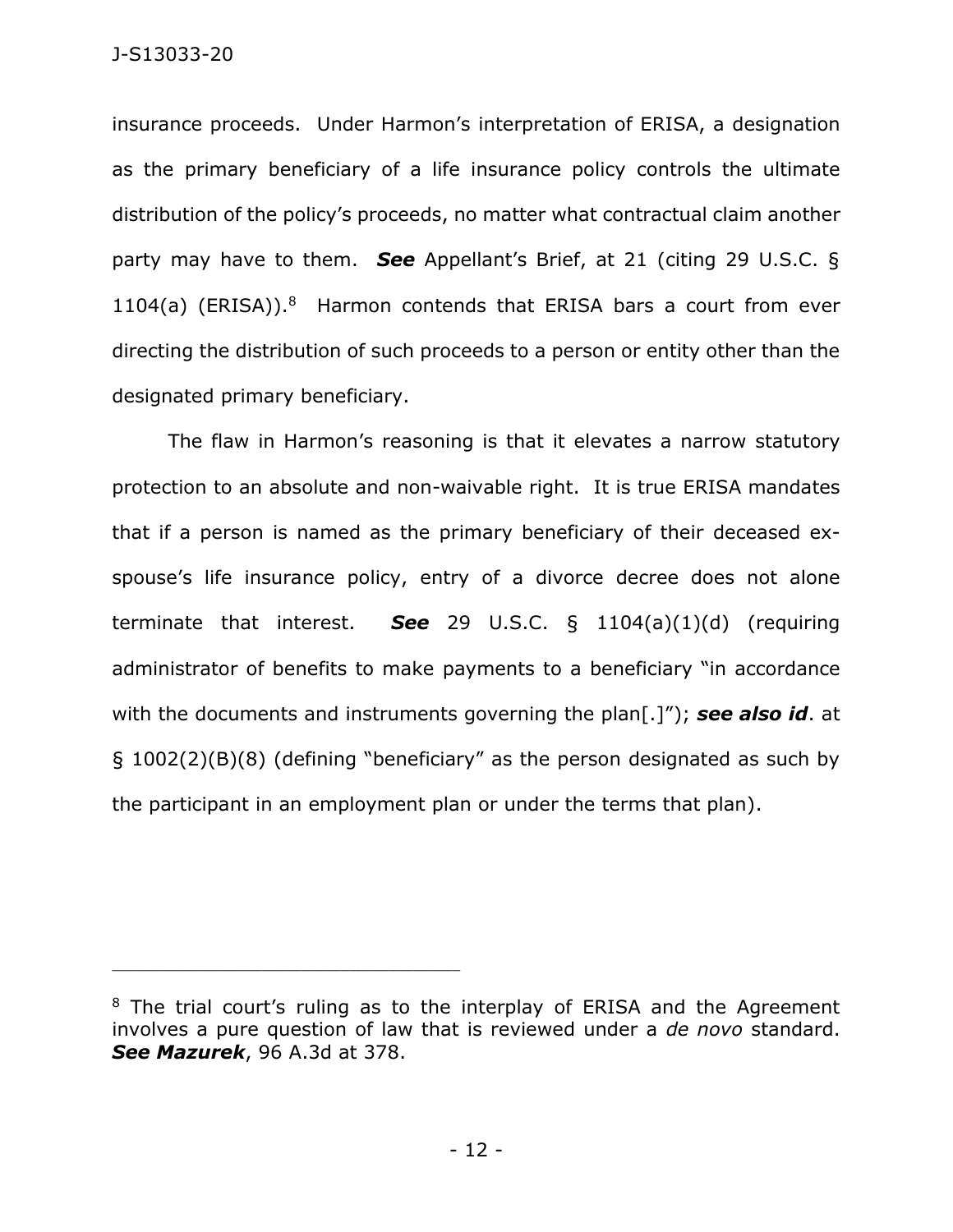This federal law supersedes the inconsistent Pennsylvania provision, 20 Pa.C.S. §  $6111.2$ ,<sup>9</sup> which purports to revoke the beneficiary status of a surviving ex-spouse by operation of law. *See* 29 U.S.C. § 1144(a) (providing that ERISA applies notwithstanding "any and all" state laws that relate to any employee benefit plan); *see generally Sauers*, 32 A.3d at 1246 (holding that ERISA preempts Section 6111.2).

Contrary to Harmon's claim, ERISA does not relieve her of valid contractual obligations to the Decedent. ERISA protected Harmon's status as the primary beneficiary of a life insurance policy, making her the *de facto* recipient of proceeds despite her divorce from the Decedent. After that payment was made, Harmon still had to honor the Agreement. As our Supreme Court has recently clarified, ERISA was never meant to be "some sort of rule providing continued shelter from contractual liability to beneficiaries who have already received plan proceeds." *In re Estate of Easterday*, 209 A.3d 331, 345 (Pa. 2019) (quoting *Estate of Kensinger v. URL Pharma*, 674 F.3d 131, 136 (3d Cir. 2012)).

Here, Paragraphs 9 and 18 of the Agreement require Harmon to "execute, acknowledge, and deliver" the instruments necessary to fulfill her waiver and relinquishment of her interest in the disputed life insurance funds.

 $9$  Section 6111.2 of the Pennsylvania Probate, Estates and Fiduciaries Code provides that a divorce or pending divorce have the effect of rendering ineffective a surviving spouse's designation as a beneficiary of a life insurance policy. *See generally* 20 Pa.C.S. § 6111.2.